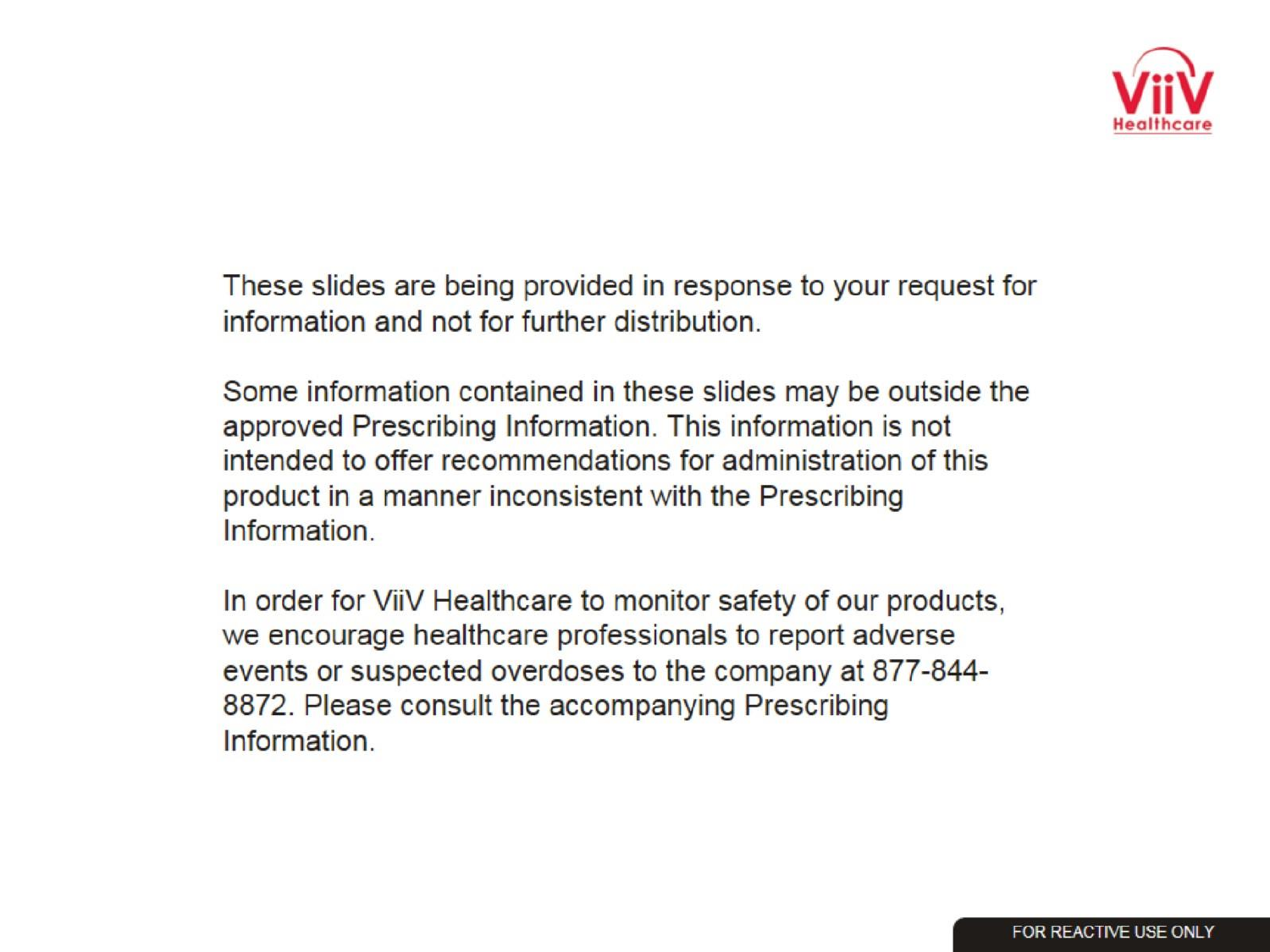

(Fostemsavir)

 $\widehat{\text{V}}$ ii $\widehat{\text{V}}$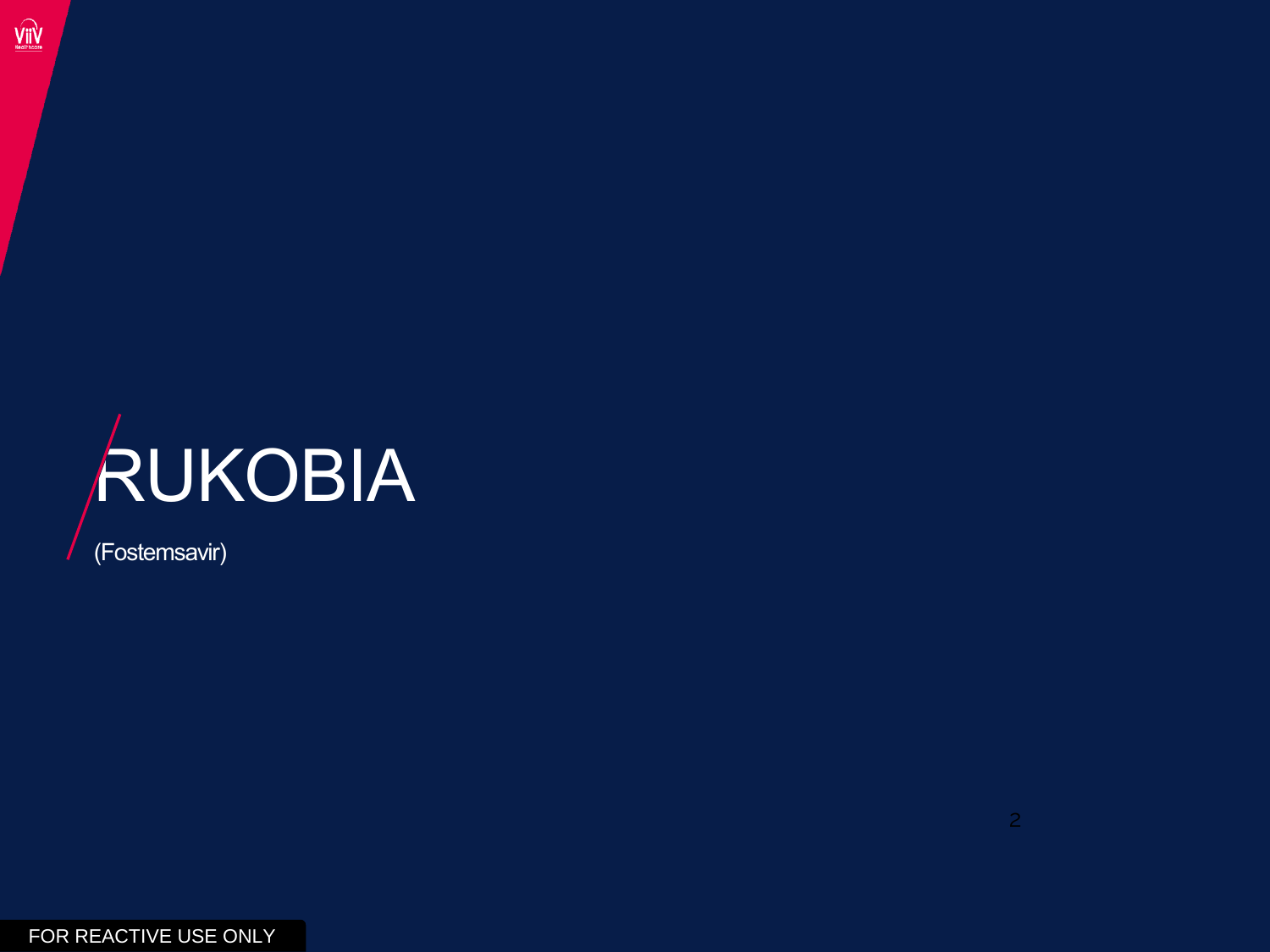# Heavily Treatment Experienced (HTE) Patients

Due largely to the development of resistance, HTE PLHIV have few remaining drug options available to them

Eventually, these patients may require highly-tailored ART regimens or may be entirely unable to construct an effective  $r$ egimen $1,2$ 

#### *This population includes patients with… 3,4*

Suboptimal ART regimens in the 1980s and 1990s that led to multiclass drug resistance

> Barriers to adherence often resulting from difficulty taking regimens

> > Tolerability issues

Initial infection with MDR virus

ART-antiretroviral therapy; HTE-heavily treatment-experienced; MDR-multi-drug resistant; PLHIV, people living with HIV.

1. Hsu et al. Identifying heavily treatment experienced patients in the OPERA Cohort. AIDS, 2018. 2. DHHS Guidelines for the Use of Antiretroviral Agents in Adults and Adolescents with HIV, 2019. 3. Kagan et al. AIDS Res H 4.Paquet et al. Antiviral Ther 2014;19:435-411.

ViiV Confidential Information. Do Not Distribute.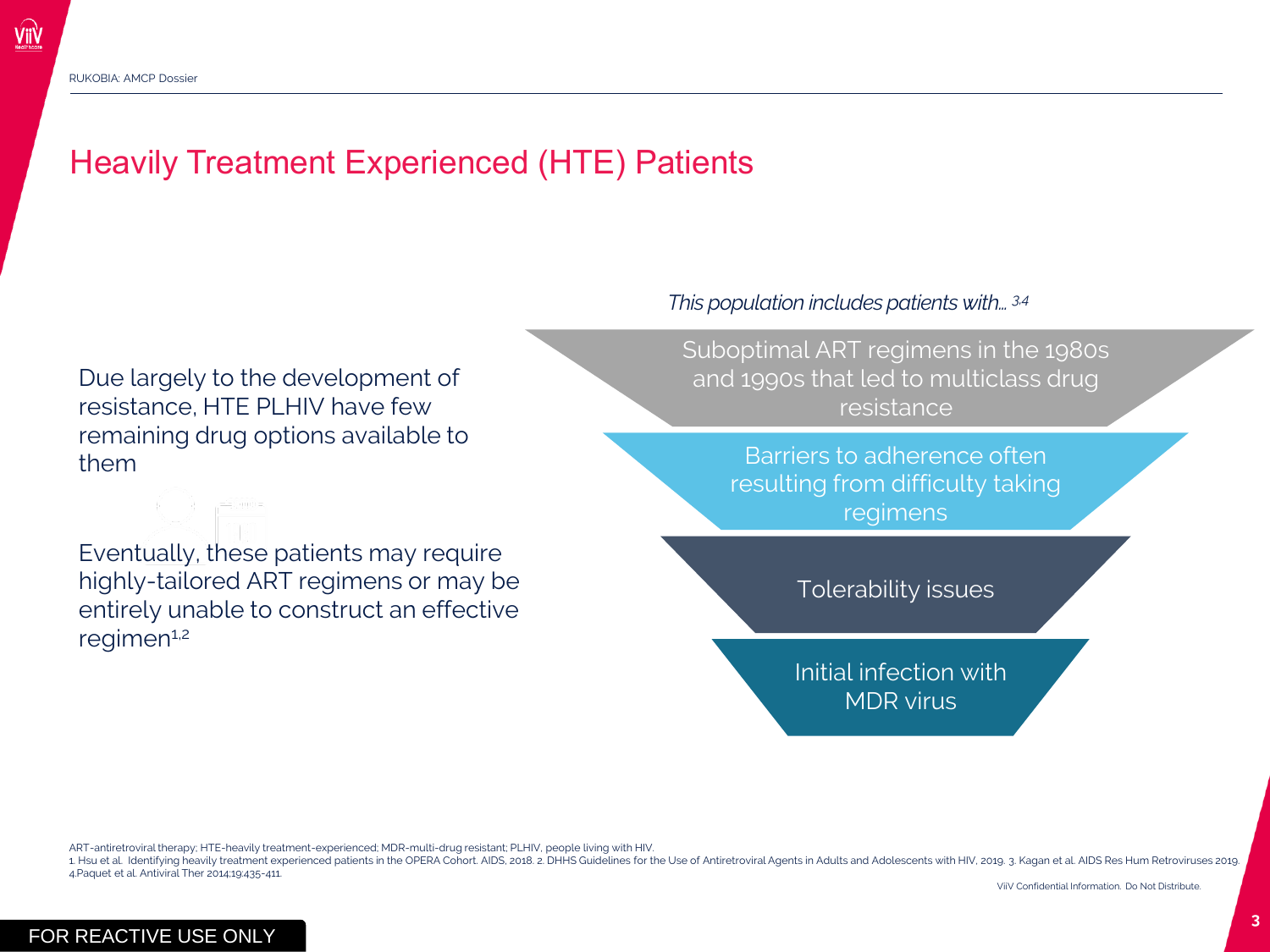Vii\

## RUKOBIA (fostemsavir): Indication and Mechanism of Action

### **INDICATION**

RUKOBIA, a human immunodeficiency virus type 1 (HIV-1) gp120-directed attachment inhibitor, in combination with other antiretroviral(s), is indicated for the treatment of HIV-1 infection in HTE adults with MDR HIV-1 infection failing their current antiretroviral regimen due to resistance, intolerance, or safety considerations

#### / **RUKOBIA is a first-in-class attachment inhibitor**

- / **Prodrug metabolized to temsavir,** which directly binds the viral envelope gp120, preventing viral attachment to host CD4 T-cell receptors and subsequent entry and infection of host immune cells<sup>1</sup>
- / **Active against CCR5-, CXCR4-, and dual-tropic (R5X4) strains** of HIV-1.2-4
- / **Unique resistance profile** with no observed crossresistance to other antiretroviral classes

CCR5-C-C chemokine receptor type 5; CXCR4-C-X-C chemokine receptor type 4; HTE-heavily treatment-experienced; MDR-multi-drug resistant.

1. Aberg et al. Week 48 safety and efficacy of the HIV-1 attachment inhibitor prodrug fostemsavir in heavily treatment-experienced participants (BRIGHTE study). HIV Drug Therapy, 2018. 2. Nowicka-Sans, et al. Antimicrob Ag Chemother 2012;56(7):3498-3507.3. Li et al. Antimicrob Agents Chemother 2013;57(9):4172-4180. 4. Zhou et al. J Antimicrob Chemother 2014;69(3):573-581. 5. Lataillade et al. Week 96 safety and efficacy of the novel HIV-1 at inhibitor prodrug fostemsavir in heavily treatment-experienced participants infected with multi-drug-resistant HIV-1 (BRIGHTE study). 10th IAS Conference on HIV Science, 2019.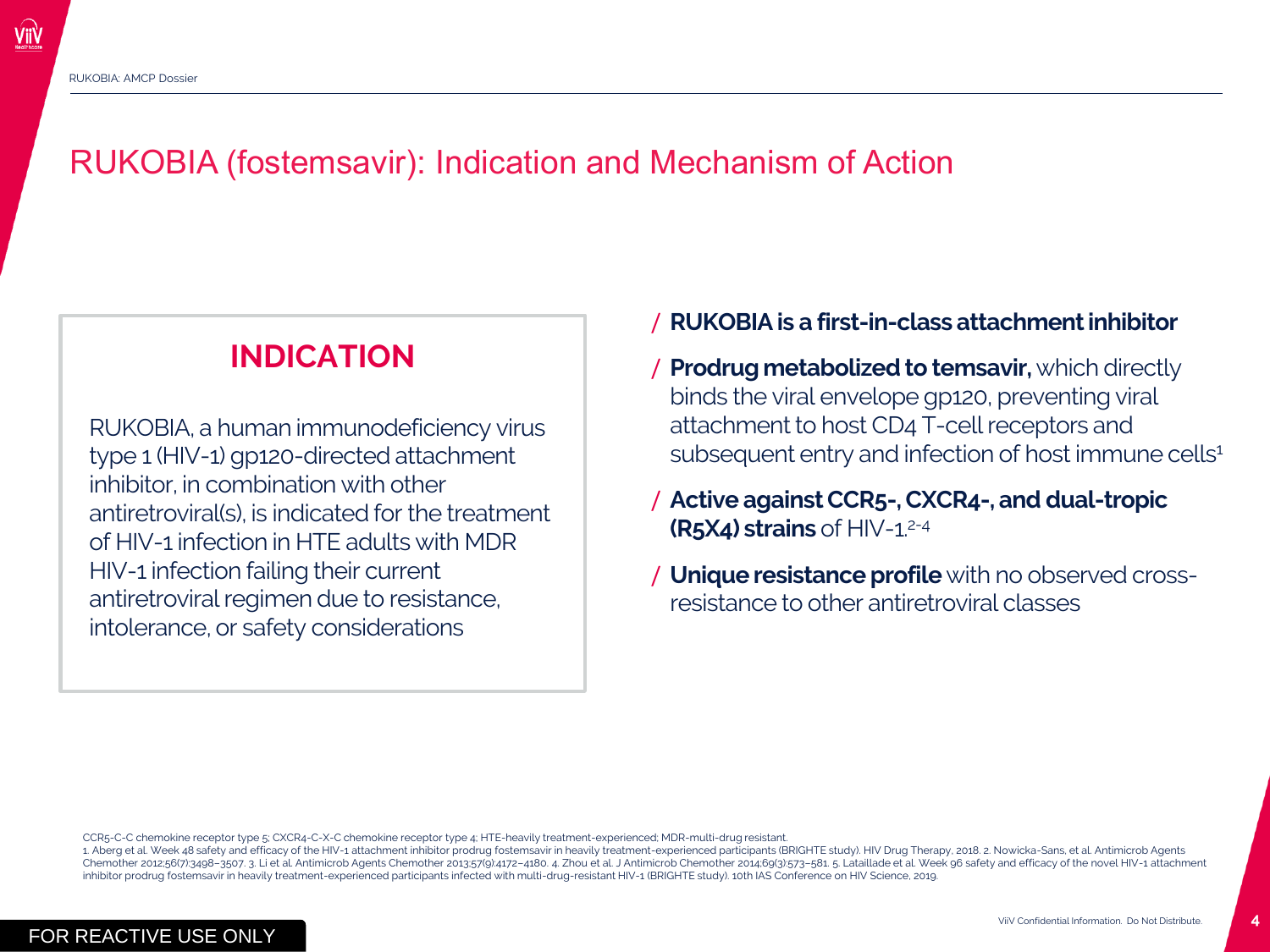# RUKOBIA (fostemsavir): Administration and Dosing



**The recommended dosage of RUKOBIA** in adults is one 600 mg extended-release tablet taken twice daily with or without food.

No dose adjustment required for FTR in mild-tosevere hepatic impairment or renal impairment, including hemodialysis

Rukobia PI, July 2020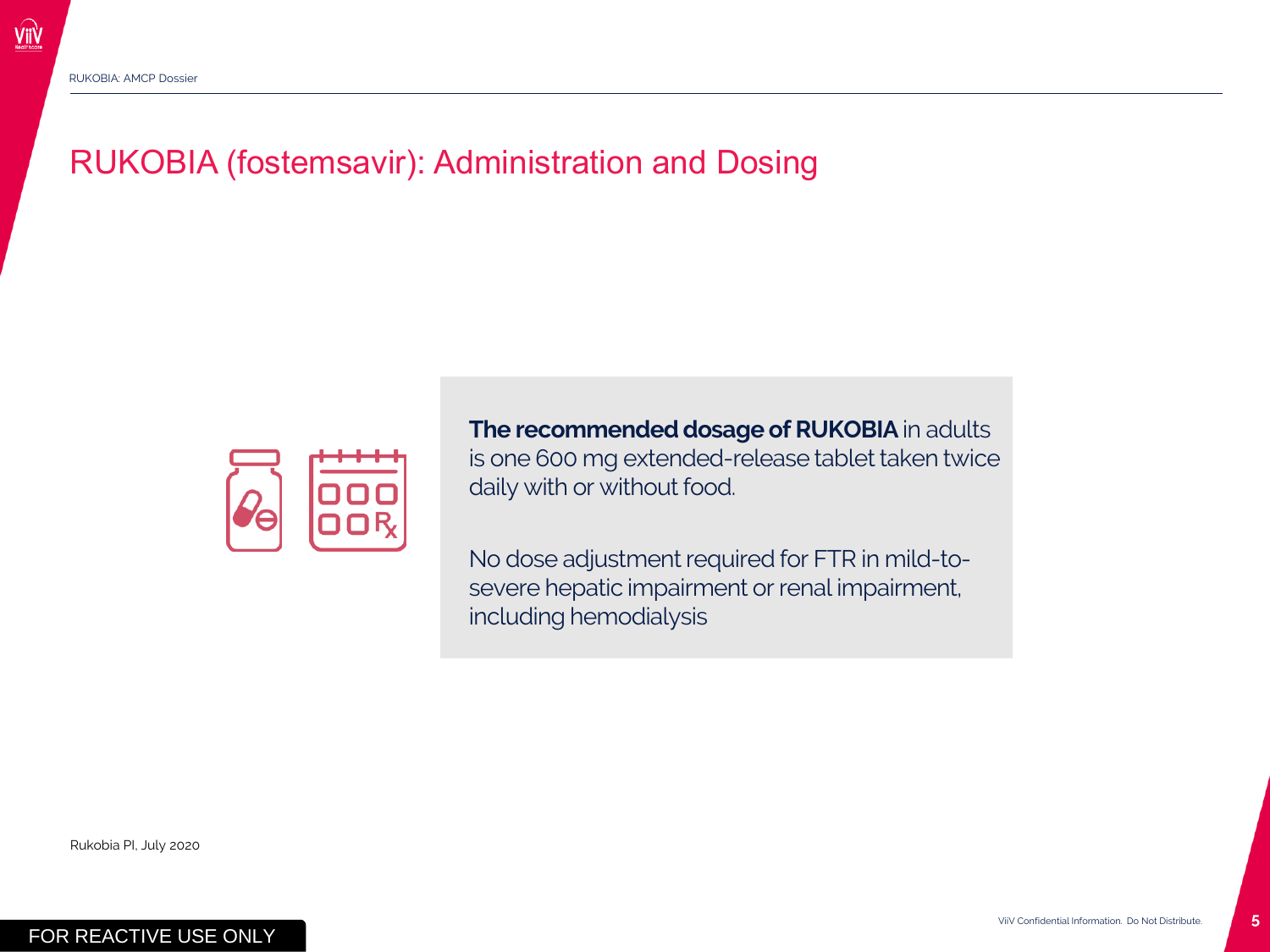# RUKOBIA (fostemsavir): Contraindications

/ Hypersensitivity to fostemsavir or any of the components of the formulation

/ Coadministration with strong cytochrome P450 (CYP)3A inducers as significant decreases in temsavir plasma concentrations may occur, which may result in loss of virologic response

Rukobia PI, July 2020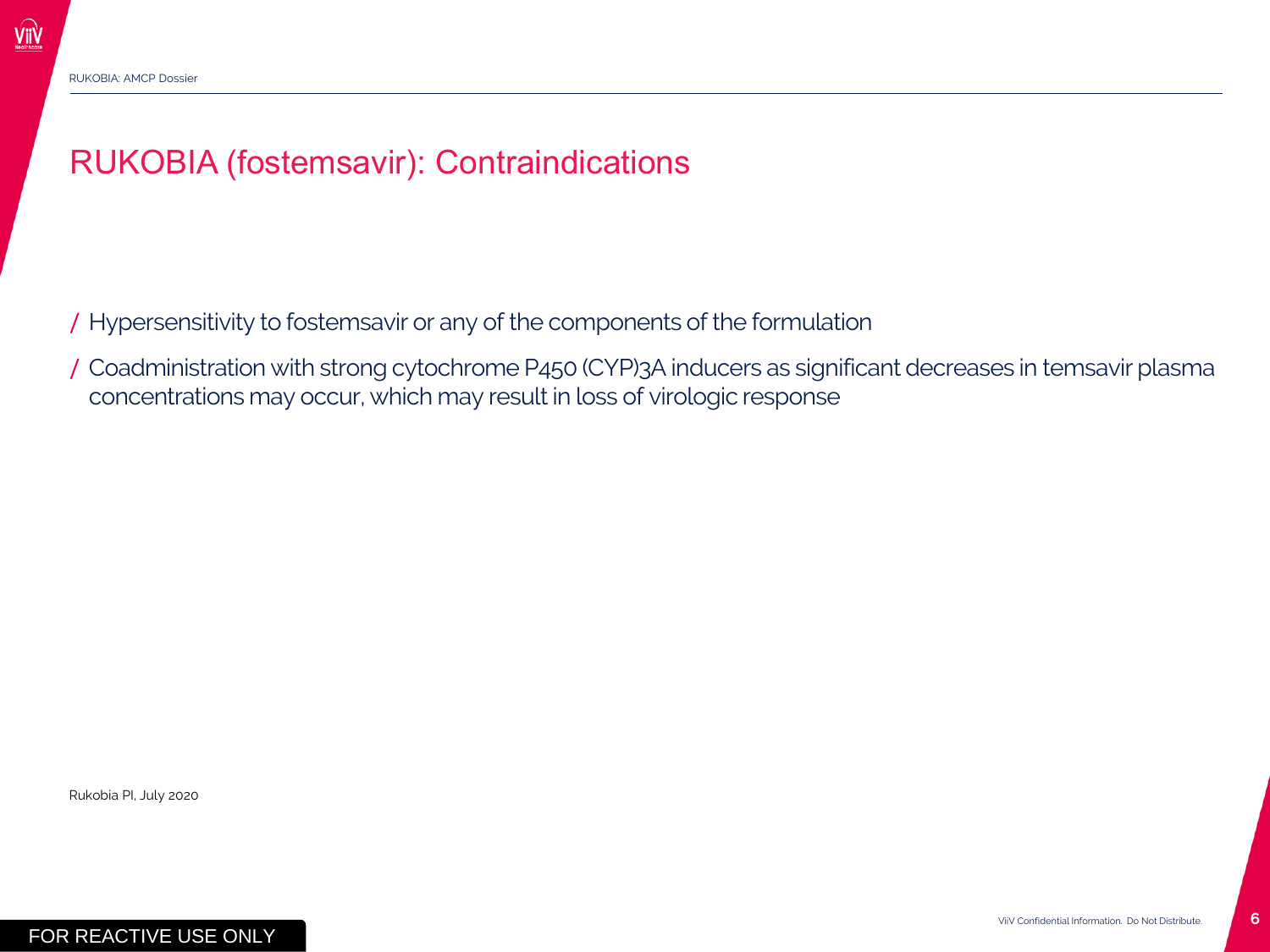Viiv

### BRIGHTE Overview

Multi-arm, Phase 3, randomized, placebo-controlled, double blind clinical trial to investigate **the efficacy and safety of fostemsavir in HTE PLHIV with MDR HIV-1** who are failing their current regimen due to resistance, intolerance, or safety considerations.



FTR-fostemsavir; HTE-heavily treatment-experienced; MDR-multi-drug resistant; OBT-optimized background therapy; PLHIV-people living with HIV.

1. Lataillade et al. Week 96 safety and efficacy of the novel HIV-1 attachment inhibitor prodrug fostemsavir in heavily treatment-experienced participants infected with multi-drug-resistant HIV-1 (BRIGHTE study). 10<sup>th</sup> IA Science, 2019. 2. Kozal et al. New Engl J Med 2020;382(13):1232-1243.

**7**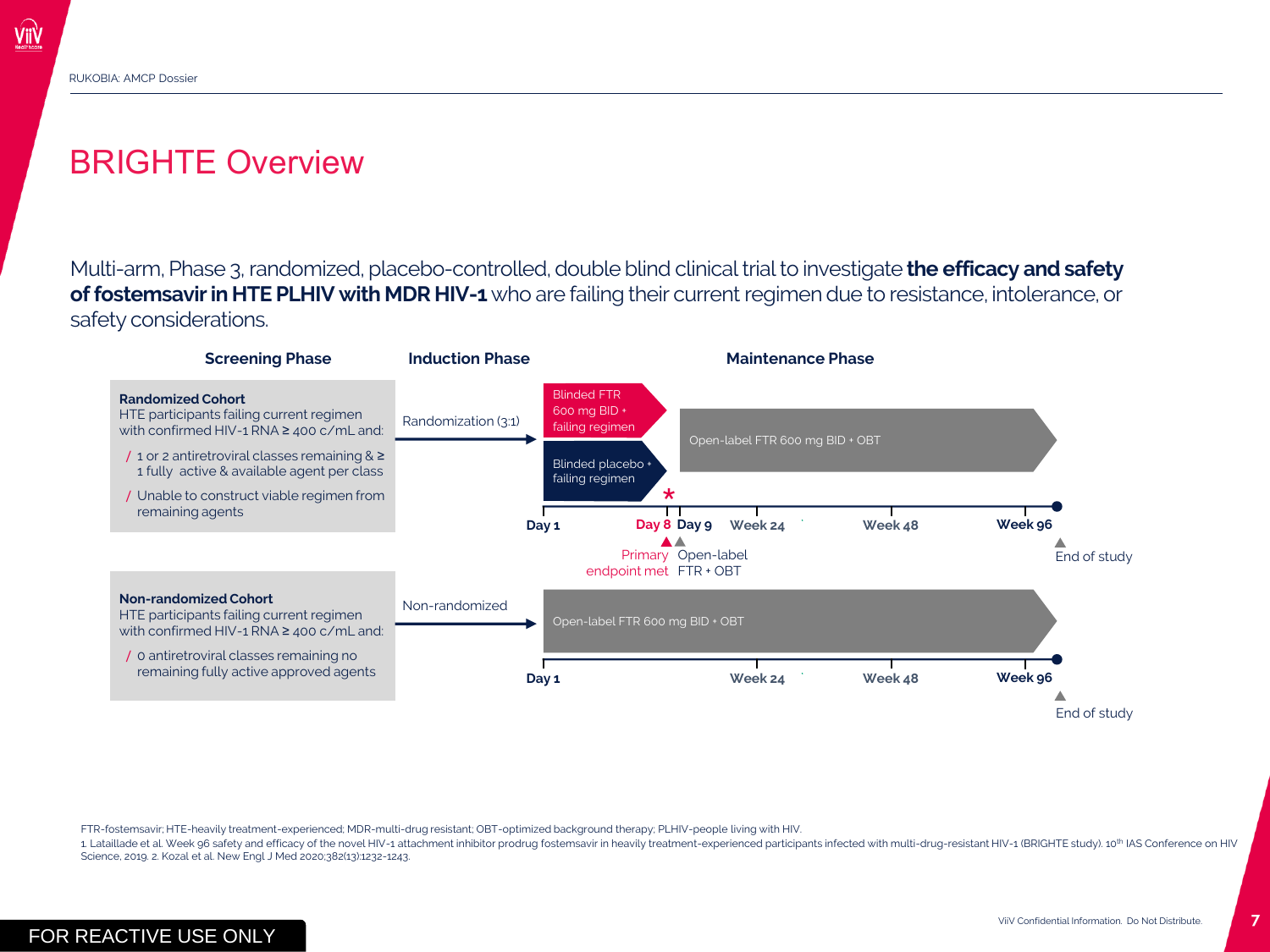$\widehat{\text{V}}$ ii $\widehat{\text{V}}$ 

### BRIGHTE Demographic and Baseline Characteristics of ITT-E Population

|                                                | <b>Randomized Cohort</b> |                   |                 | <b>Non-randomized Cohort</b> |
|------------------------------------------------|--------------------------|-------------------|-----------------|------------------------------|
|                                                | Placebo $(N = 69)$       | $FTR (N = 203)$   | Total (N = 272) | $FTR (N = 99)$               |
| Age (years)                                    |                          |                   |                 |                              |
| Median (range)                                 | 45 (19-66)               | 48 (18-73)        | 48 (18-73)      | $50(17-72)$                  |
| Sex, n (%)                                     |                          |                   |                 |                              |
| Male                                           | 57(83)                   | 143 (70)          | 200(74)         | 89 (90)                      |
| Race, n (%)                                    |                          |                   |                 |                              |
| <b>White</b>                                   | 48 (70)                  | 137(67)           | 185 (68)        | 74 (75)                      |
| Black/African American                         | 18(26)                   | 42(21)            | 60(22)          | 23(23)                       |
| HIV-1 RNA ( $log_{10} c/ml$ )                  |                          |                   |                 |                              |
| <b>Median (IQR)</b>                            | $4.5(3.6-5.2)$           | $4.7(4.0-5.1)$    | $4.7(3.9-5.1)$  | $4.3(3.6-4.8)$               |
| $HIV-1 RNA (c/ml), n$ (%)                      |                          |                   |                 |                              |
| <400                                           | 7(10)                    | 14(7)             | 21(8)           | 5(5)                         |
| 400 to <1000                                   | 3(4)                     | 7(3)              | 10(4)           | 4(4)                         |
| 1000 to <100,000                               | 35(51)                   | 126 (62)          | 161(59)         | 75 (76)                      |
| ≥100,000                                       | 24(35)                   | 56(28)            | 80(29)          | 15(15)                       |
| CD4 count (cells/µL)                           |                          |                   |                 |                              |
| <b>Median (IQR)</b>                            | 100 (23-244)             | $99(15 - 203)$    | $99(15 - 203)$  | 41 (6-161)                   |
| $<$ 20, n $\frac{8}{2}$                        | 17(25)                   | 55 (27)           | 72 (26)         | 40 (40)                      |
| 20 to <50, n (%)                               | 6(9)                     | 19 <sub>(9)</sub> | 25(9)           | 14(14)                       |
| 50 to <200, n (%)                              | 26(38)                   | 76 (37)           | 102(37)         | 25(25)                       |
| 200 to <500, n (%)                             | 16(23)                   | 42(21)            | 58(21)          | 18(18)                       |
| ≥500, n $(%)$                                  | 4(6)                     | 11(5)             | 15(6)           | 2(2)                         |
| AIDS history, n (%)                            |                          |                   |                 |                              |
| Yes                                            | 61 (88)                  | 170 (84)          | 231 (85)        | 89 (90)                      |
| Duration of HIV treatment (years), n<br>$(\%)$ |                          |                   |                 |                              |
| >20                                            | 22(32)                   | 70 (34)           | 92(34)          | 58 (59)                      |

1. Lataillade et al. Week 96 safety and efficacy of the novel HIV-1 attachment inhibitor prodrug fostemsavir in heavily treatment-experienced participants infected with multi-drug-resistant HIV-1 (BRIGHTE study). 10<sup>th</sup> IA Science, 2019. 2. Kozal et al. New Engl J Med 2020;382(13):1232-1243.

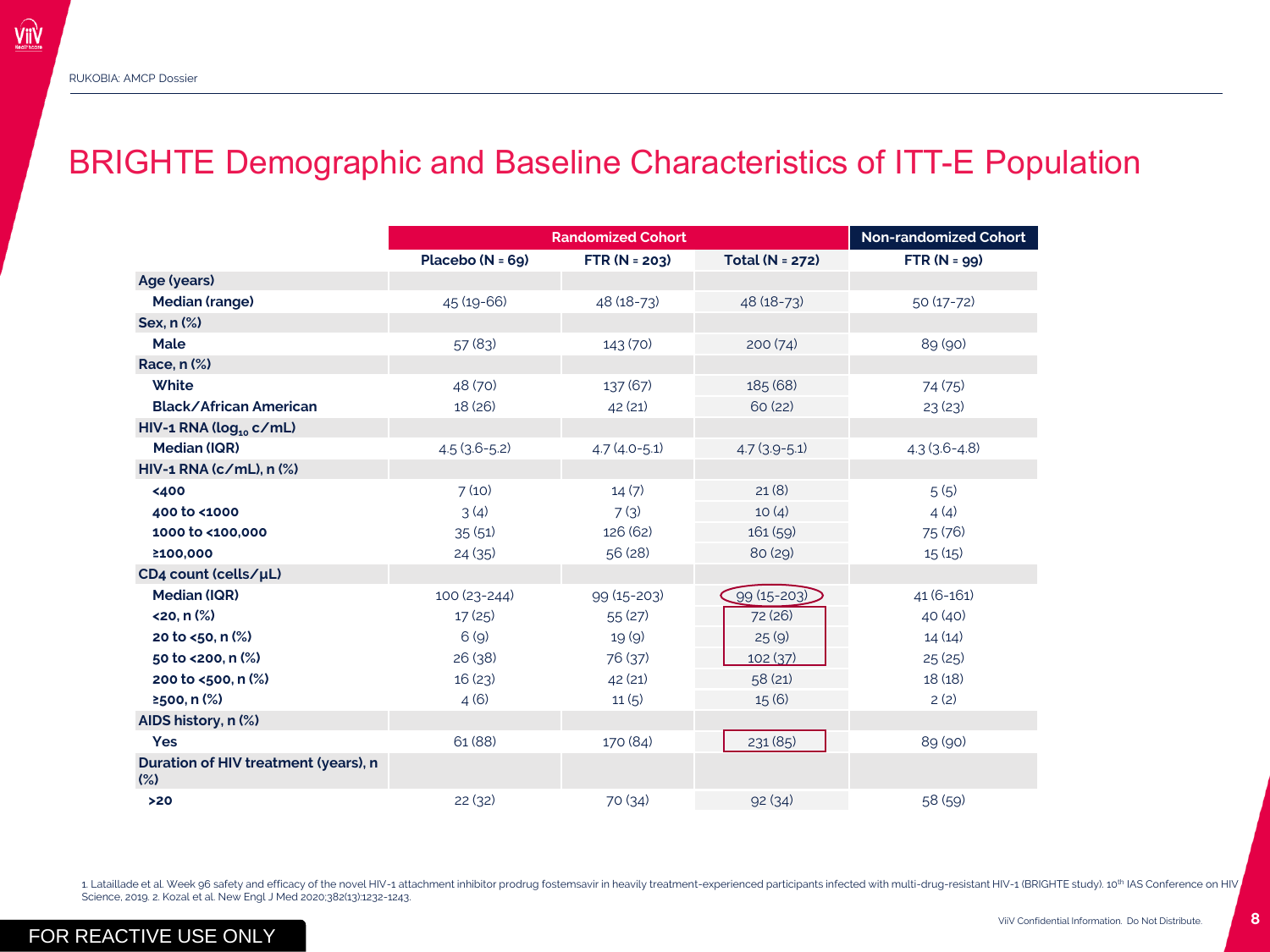ViiV

# HiV-1 RNA <40 copies/mL through Week 96: Snapshot Analysis, ITT-E\* Secondary Endpoint



\*Snapshot analysis did not include baseline. One participant had HIV-1 RNA <40 copies/mL at baseline. †Change in OBT for efficacy reasons were considered virologic failures in this analysis.

AE-adverse event; ART-antiretroviral therapy; D/C-discontinued ; ITT-E, intent-to-treat exposed population.

Lataillade et al. Week 96 safety and efficacy of the novel HIV-1 attachment inhibitor prodrug fostemsavir in THE participants infected with multi-drug-resistant HIV-1 (BRIGHTE study). 10<sup>th</sup> IAS Conference on HIV Science,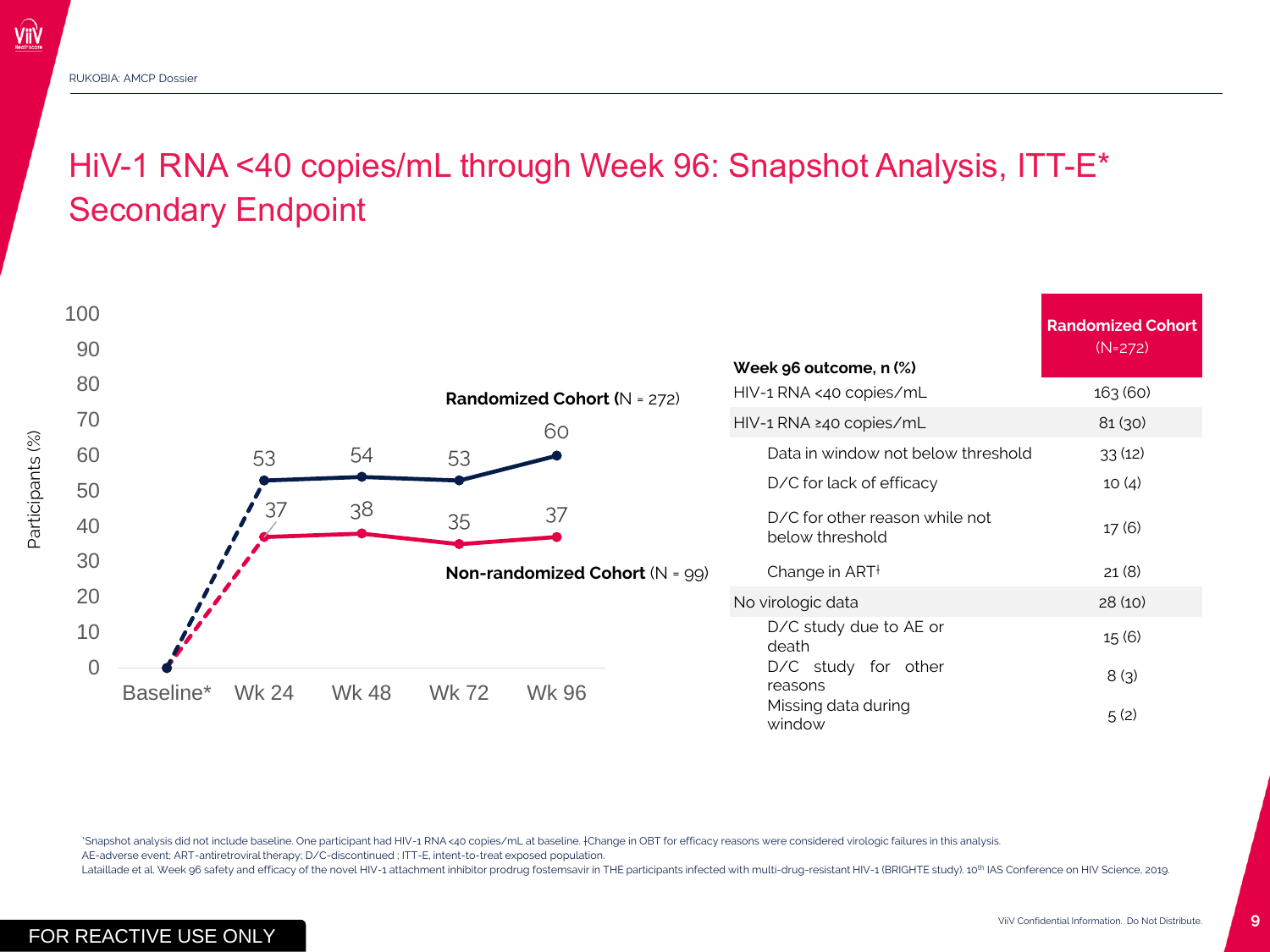$\widehat{\text{V}}$ ii $\widehat{\text{V}}$ 

# Mean Change from Baseline in CD4+ T-cell Count Through Week 96 Secondary Endpoint

![](_page_9_Figure_2.jpeg)

#### **CD4+ T-cell counts increased steadily over time in both cohorts**

Among randomized participants with CD4+ T-cell count <50 cells/mm<sup>3</sup> at baseline (n=71), 56% had ≥200 cells/mm<sup>3</sup> at Week 96

1. Lataillade et al. Week 96 safety and efficacy of the novel HIV-1 attachment inhibitor prodrug fostemsavir in heavily treatment-experienced participants infected with multi-drug-resistant HIV-1 (BRIGHTE study). 10<sup>th</sup> IA Science, 2019.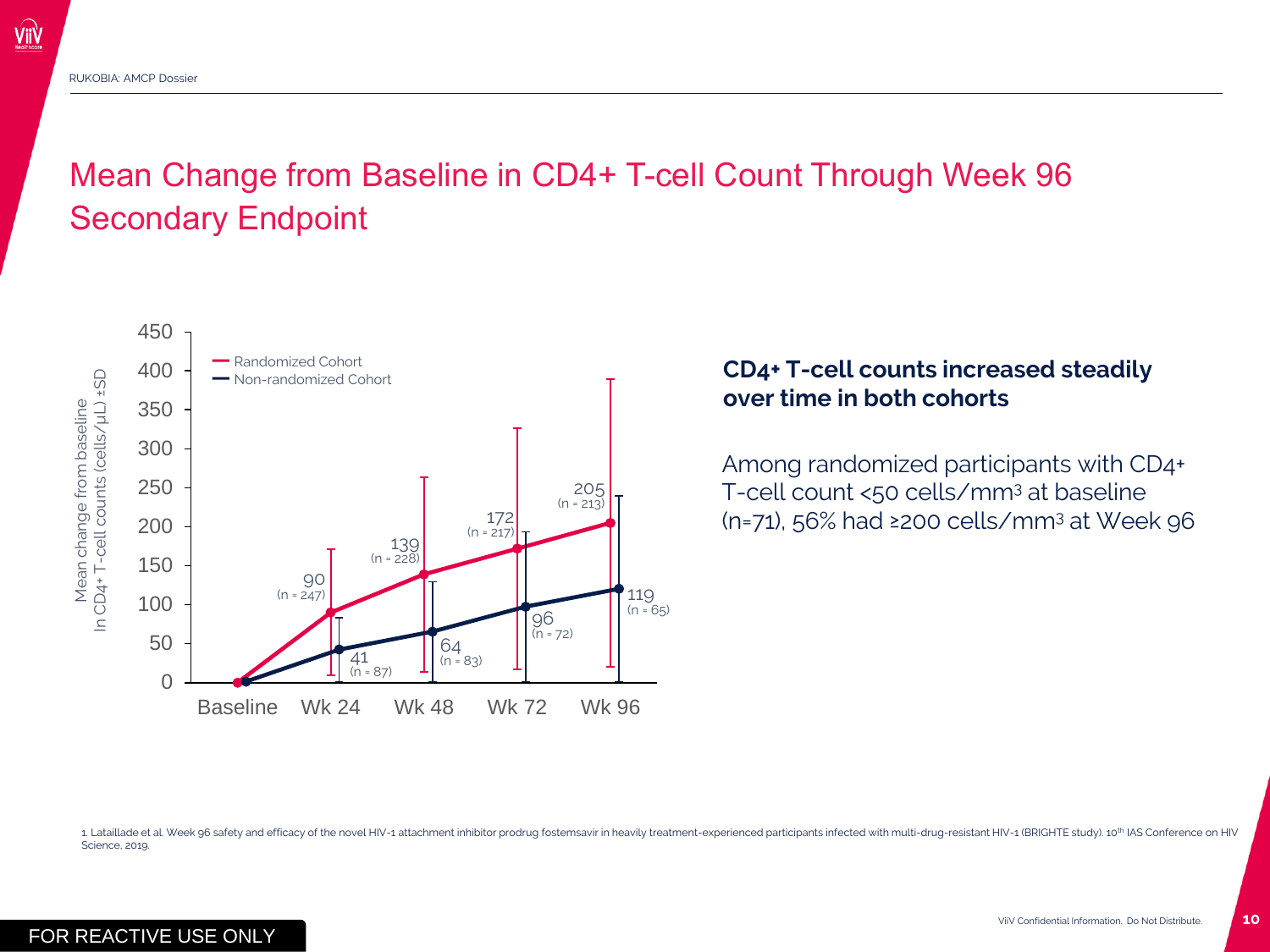### Safety Results – AEs through Week 96

|                                      | Week 24                                            |                                                   | Week 96                                        |                                                   |
|--------------------------------------|----------------------------------------------------|---------------------------------------------------|------------------------------------------------|---------------------------------------------------|
|                                      | Randomized<br>Cohort<br>$(N = 270)^{4}$<br>$n$ (%) | Non-randomized<br>Cohort<br>$(N = 99)$<br>$n$ (%) | Randomized<br>Cohort<br>$(N = 272)$<br>$n$ (%) | Non-randomized<br>Cohort<br>$(N = 99)$<br>$n$ (%) |
| Any AE                               | 243 (90)                                           | 93(94)                                            | 249 (92)                                       | 98 (99)                                           |
| Any Grade 2-4 AE                     | 187 (69)                                           | 76 (77)                                           | 216(79)                                        | 87 (88)                                           |
| Any Grade 2-4 drug-<br>related AE    | 49 (18)                                            | 19(19)                                            | 57(21)                                         | 22(22)                                            |
| Any Grade 3-4 AE                     | 66 (24)                                            | 41(41)                                            | 78 (29)                                        | 49(49)                                            |
| <b>Any SAE</b>                       | 73 (27)                                            | 37(37)                                            | 92(34)                                         | 48 (48)                                           |
| Any drug-related SAE                 | 6(2)                                               | 3(3)                                              | 9(3)                                           | 3(3)                                              |
| Any AE leading to<br>discontinuation | 12(4)                                              | 9(9)                                              | 14(5)                                          | 12(12)                                            |
| Any CDC Class C event                | 23(9)                                              | 12(12)                                            | 23(8)                                          | 15(15)                                            |
| <b>Death</b>                         | 8(3)                                               | 9(9)                                              | 12(4)                                          | 17(17)                                            |
|                                      |                                                    |                                                   |                                                |                                                   |

#### **Drug related SAE's were low at 3%**

and the majority of SAE's and deaths were due to severity of disease and disease progression or AIDS-related comorbidities

AE-adverse event; SAE-serious adverse event.

1. Ackerman et al. Study 205888 Week 24 CSR, 2018. 2. Ackerman et al. Study 205888 Week 96 CSR, 2019. 3. Lataillade et al. Week 96 safety and efficacy of the novel HIV-1 attachment inhibitor prodrug fostemsavir in heavily experienced participants infected with multi-drug-resistant HIV-1 (BRIGHTE study). 10<sup>th</sup> IAS Conference on HIV Science, 2019.